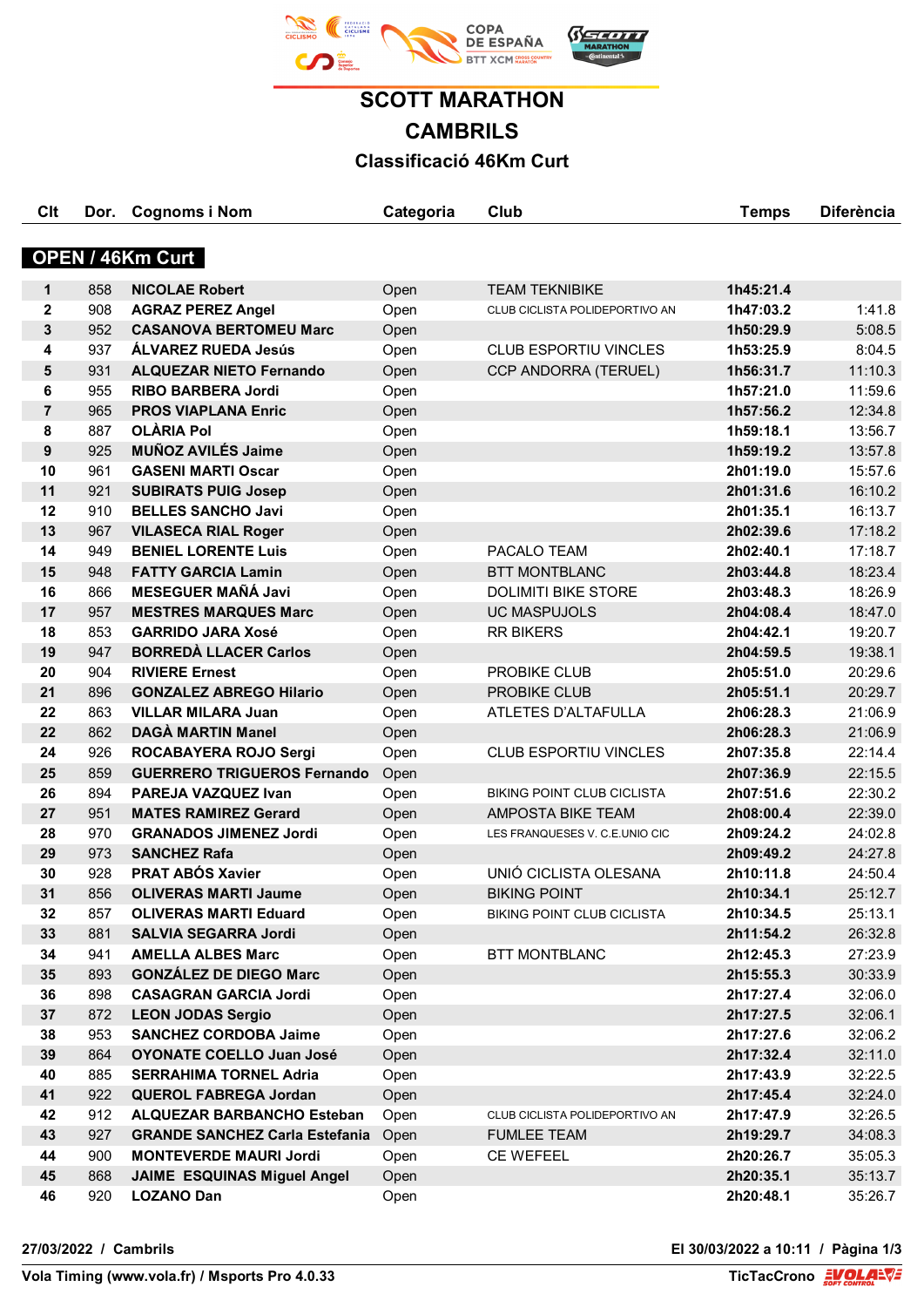

## **SCOTT MARATHON CAMBRILS Classificació 46Km Curt**

| Clt      | Dor. | <b>Cognoms i Nom</b>               | Categoria    | Club                           | <b>Temps</b>           | <b>Diferència</b>  |
|----------|------|------------------------------------|--------------|--------------------------------|------------------------|--------------------|
|          | 867  | <b>LINARES RODRÍGUEZ Lorenzo</b>   |              |                                |                        |                    |
| 47<br>48 | 938  | <b>BELMONTE PLA Marcos</b>         | Open         | PACALO TEAM                    | 2h20:50.9<br>2h21:03.6 | 35:29.5<br>35:42.2 |
| 48       | 886  | <b>CUENCA IBAÑEZ Rafa</b>          | Open         |                                | 2h21:03.6              | 35:42.2            |
| 50       | 942  | <b>GIRALT CECÍLIA Joan-M</b>       | Open<br>Open | <b>BIKECALAF</b>               | 2h21:54.4              | 36:33.0            |
| 51       | 861  | <b>RUEDA BOUSO Jesus</b>           | Open         |                                | 2h21:55.4              | 36:34.0            |
| 52       | 964  | <b>RUEDA MUÑOZ Jesus</b>           | Open         |                                | 2h21:55.9              | 36:34.5            |
| 53       | 899  | <b>MONTEVERDE MAURI Pau</b>        | Open         | <b>CE WEFEEL</b>               | 2h21:56.7              | 36:35.3            |
| 54       | 902  | <b>QUERO MONCADA Ezequiel</b>      | Open         |                                | 2h21:56.9              | 36:35.5            |
| 55       | 905  | <b>BENAVIDES GARCIA Javier</b>     |              |                                | 2h22:05.6              | 36:44.2            |
| 56       | 917  | <b>TURNE SOLA Joan</b>             | Open<br>Open | <b>ACA ANDORRA</b>             | 2h23:43.5              | 38:22.1            |
| 57       | 913  | <b>BONAVILA GIMÉNEZ Albert</b>     | Open         |                                | 2h23:43.7              | 38:22.3            |
| 58       | 968  | <b>BALARI SALVADO Alex</b>         | Open         |                                | 2h24:37.1              | 39:15.7            |
| 59       | 919  | <b>VILANOVA FONT Martí</b>         | Open         |                                | 2h26:02.5              | 40:41.1            |
| 60       | 935  | <b>VILA REQUENA Daniel</b>         | Open         | VINCLES LA GARRIGA CLUB ESPORT | 2h26:46.5              | 41:25.1            |
| 60       | 924  | <b>MOISÉS REVERTÉ Joan</b>         | Open         |                                | 2h26:46.5              | 41:25.1            |
| 62       | 865  | <b>PARRAL ESPINOSA Pablo</b>       | Open         | <b>CLUB TRIATLÓ ATLES</b>      | 2h27:10.8              | 41:49.4            |
| 63       | 945  | <b>APARICIO CAMARA Angel</b>       | Open         |                                | 2h27:20.0              | 41:58.6            |
| 64       | 873  | <b>ALBERTI BOZAL Miguel</b>        | Open         |                                | 2h27:55.0              | 42:33.6            |
| 65       | 906  | <b>TOMÁS FORNÉS Isaac</b>          | Open         | <b>LES CABRES MTB</b>          | 2h27:57.2              | 42:35.8            |
| 66       | 959  | <b>JUNGWIRTH Jan</b>               | Open         |                                | 2h29:17.8              | 43:56.4            |
| 67       | 907  | <b>SERRANO GARCIA Jose Antonio</b> | Open         |                                | 2h29:27.6              | 44:06.2            |
| 68       | 946  | <b>ORFILA PONS Carolina</b>        | Open         |                                | 2h31:05.2              | 45:43.8            |
| 69       | 956  | <b>MESTRES ANGLÈS Anton</b>        | Open         | <b>UC MASPUJOLS</b>            | 2h31:24.2              | 46:02.8            |
| 70       | 914  | <b>VILADRICH Juan</b>              | Open         | CARRERASBTT.COM                | 2h33:08.7              | 47:47.3            |
| 71       | 950  | <b>CERVERA VERGE Xavier</b>        | Open         |                                | 2h33:14.7              | 47:53.3            |
| 72       | 930  | <b>PEREZ BAUTISTA Raul</b>         | Open         |                                | 2h33:26.8              | 48:05.4            |
| 73       | 934  | <b>LLOBREGAT ZARAGOZA Jordi</b>    | Open         |                                | 2h33:48.6              | 48:27.2            |
| 74       | 958  | <b>GARCIA SABIN Xavi</b>           | Open         | <b>T-BIKES</b>                 | 2h33:56.2              | 48:34.8            |
| 75       | 940  | <b>MATAMOROS ESTRADA Marc</b>      | Open         |                                | 2h34:16.3              | 48:54.9            |
| 75       | 939  | <b>MARTIN MOLA Cristian Javier</b> | Open         |                                | 2h34:16.3              | 48:54.9            |
| 77       | 944  | <b>BALLVÉ GELONCH Eloi</b>         | Open         |                                | 2h34:51.3              | 49:29.9            |
| 77       | 943  | <b>JORDAN MAYENCO Arnau</b>        | Open         |                                | 2h34:51.3              | 49:29.9            |
| 79       | 966  | <b>RIBA RIBERA Albert</b>          | Open         |                                | 2h34:51.6              | 49:30.2            |
| 80       | 869  | <b>SÁNCHEZ RUIZ Sara</b>           | Open         |                                | 2h37:09.7              | 51:48.3            |
| 81       | 923  | <b>RODRIGUEZ FONT Esther</b>       | Open         | <b>SVCCYCLING</b>              | 2h37:22.9              | 52:01.5            |
| 82       | 889  | <b>MAS PEREZ Gerard</b>            | Open         |                                | 2h37:46.6              | 52:25.2            |
| 83       | 877  | <b>TRILLO Daniel</b>               | Open         |                                | 2h38:25.3              | 53:03.9            |
| 84       | 875  | <b>TALLAK MORE Daniel</b>          | Open         |                                | 2h38:32.1              | 53:10.7            |
| 85       | 876  | <b>PARES RIVERO Marc</b>           | Open         |                                | 2h38:32.5              | 53:11.1            |
| 86       | 878  | <b>ROS BAJONA Albert</b>           | Open         |                                | 2h40:40.8              | 55:19.4            |
| 87       | 916  | <b>CABRÉ HAROVACH Ismael</b>       | Open         |                                | 2h40:51.0              | 55:29.6            |
| 88       | 901  | <b>MEDINA Carlos</b>               | Open         |                                | 2h40:59.1              | 55:37.7            |
| 89       | 884  | <b>LOPEZ SANCHEZ Jose Antonio</b>  | Open         |                                | 2h41:14.6              | 55:53.2            |
| 90       | 883  | <b>FABRA SAEZ Fernando</b>         | Open         |                                | 2h41:14.7              | 55:53.3            |
| 91       | 936  | <b>PUNYET RIBES Oriol</b>          | Open         | ARENYS DE MAR CC               | 2h41:58.3              | 56:36.9            |
| 92       | 879  | <b>SANZ NOVELLÓN Cristian</b>      | Open         |                                | 2h43:59.4              | 58:38.0            |
| 93       | 915  | <b>GONZALEZ MUÑOZ Jose Manuel</b>  | Open         |                                | 2h44:34.7              | 59:13.3            |
| 94       | 933  | <b>FIGUEROLA PRIÓ Jaume</b>        | Open         |                                | 2h46:52.3              | 1h01:30.9          |
| 94       | 932  | <b>SOLÉ VENDRELL Ferran</b>        | Open         |                                | 2h46:52.3              | 1h01:30.9          |
| 96       | 954  | <b>SÁNCHEZ RUIZ Carlos</b>         | Open         |                                | 2h47:49.2              | 1h02:27.8          |

**27/03/2022 / Cambrils El 30/03/2022 a 10:11 / Pàgina 2/3**